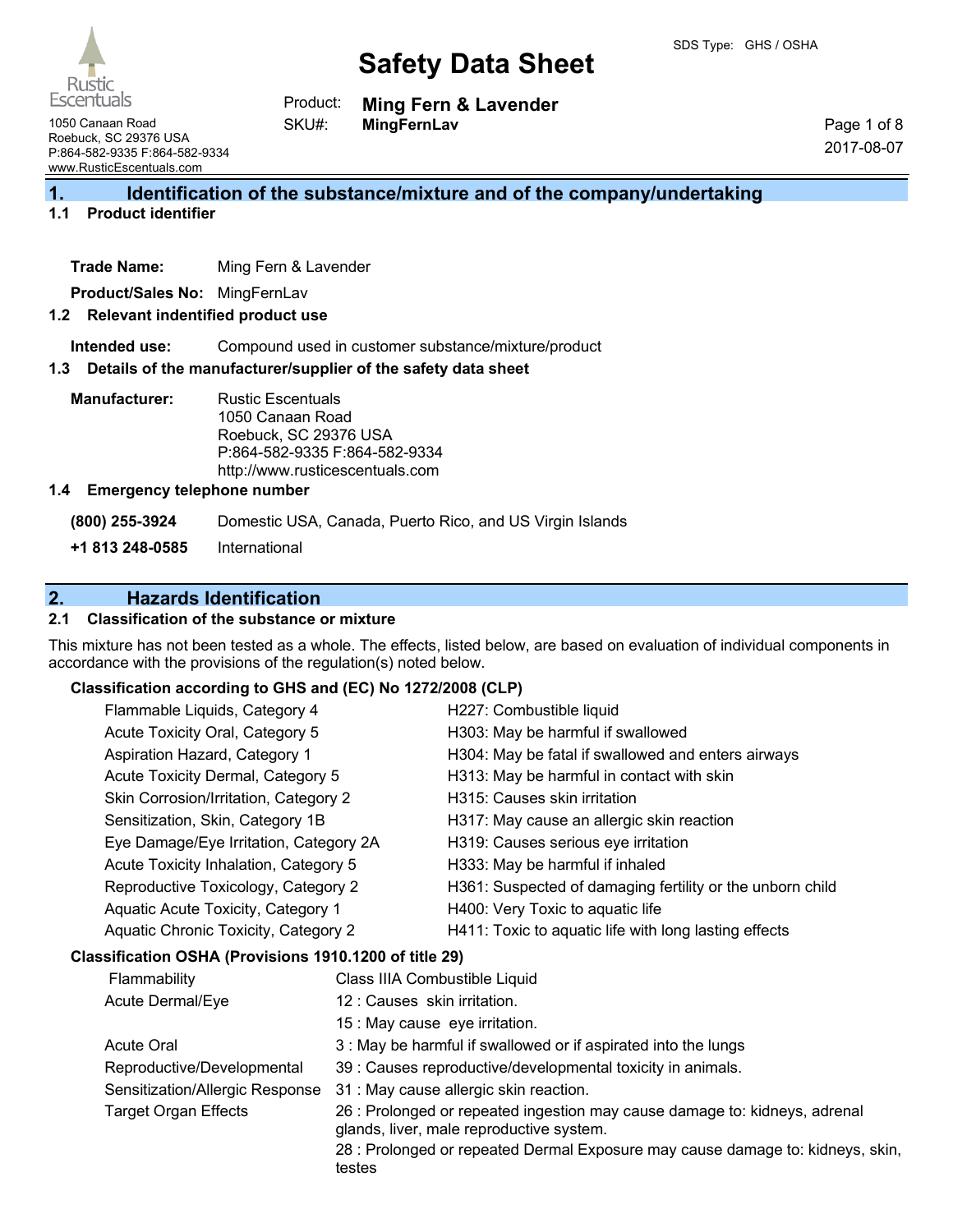|  |  | duct: Ming Fern & Lavender |  |
|--|--|----------------------------|--|

SKU#:

1050 Canaan Road **MingFernLav** Roebuck, SC 29376 USA P:864-582-9335 F:864-582-9334 www.RusticEscentuals.com

Carcinogenicity This mixture contains ingredients identified as carcinogens, at 0.1% or greater, by the following:None [X] ACGIH [] IARC [] NTP [] OSHA []

# **2.2 Label elements**

# **Labelling (REGULATION (EC) No 1272/2008)**

**Hazard pictograms**



# **Signal Word: Danger**

#### **Hazard statments**

| H <sub>227</sub>  | Combustible liquid                                  |
|-------------------|-----------------------------------------------------|
| H <sub>303</sub>  | May be harmful if swallowed                         |
| H <sub>304</sub>  | May be fatal if swallowed and enters airways        |
| H <sub>3</sub> 13 | May be harmful in contact with skin                 |
| H <sub>3</sub> 15 | Causes skin irritation                              |
| H317              | May cause an allergic skin reaction                 |
| H319              | Causes serious eye irritation                       |
| H333              | May be harmful if inhaled                           |
| H361              | Suspected of damaging fertility or the unborn child |
| H400              | Very Toxic to aquatic life                          |
| H411              | Toxic to aquatic life with long lasting effects     |

# **Precautionary Statements**

#### **Prevention:**

| P <sub>201</sub>     | Obtain special instructions before use                                                                                                |
|----------------------|---------------------------------------------------------------------------------------------------------------------------------------|
| P202                 | Do not handle until all safety precautions have been read and understood                                                              |
| P235                 | Keep cool                                                                                                                             |
| P264                 | Wash hands thoroughly after handling                                                                                                  |
| P272                 | Contaminated work clothing should not be allowed out of the workplace                                                                 |
| P273                 | Avoid release to the environment                                                                                                      |
| P281                 | Use personal protective equipment as required                                                                                         |
| <b>Response:</b>     |                                                                                                                                       |
| $P301 + P310 + P331$ | IF SWALLOWED: Immediately call a POISON CENTER or doctor/physician Do NOT<br>induce vomiting                                          |
| $P302 + P352$        | IF ON SKIN: Wash with soap and water                                                                                                  |
| $P304 + P312$        | IF INHALED: Call a POISON CENTER or doctor/physician if you feel unwell                                                               |
| P305 + P351 + P338   | IF IN EYES: Rinse cautiously with water for several minutes Remove contact lenses if<br>present and easy to do. continue rinsing      |
| $P308 + P313$        | IF exposed or concerned: Get medical advice/attention                                                                                 |
| P312                 | Call a POISON CENTER or doctor/physician if you feel unwell                                                                           |
| $P333 + P313$        | If skin irritation or a rash occurs: Get medical advice/attention                                                                     |
| $P337 + P313$        | If eye irritation persists: Get medical advice/attention                                                                              |
| P362                 | Take off contaminated clothing and wash before reuse                                                                                  |
| P363                 | Wash contaminated clothing before reuse                                                                                               |
| P370 + P378          | In case of fire: Use Carbon dioxide (CO2), Dry chemical, or Foam for extinction. Do not use<br>a direct water jet on burning material |



**Ming Fern & Lavender** Pro

Page 2 of 8 2017-08-07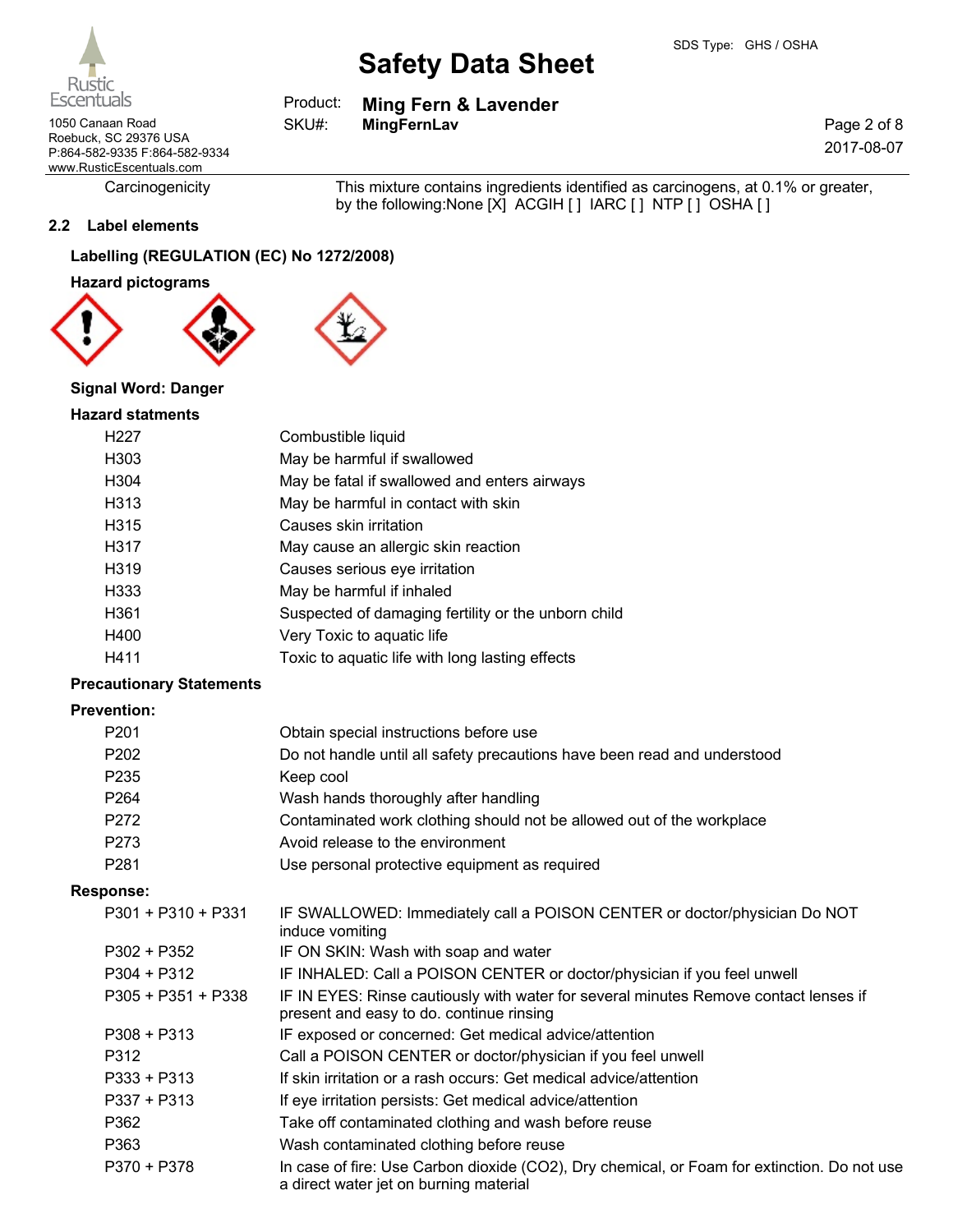

1050 Canaan Road **MingFernLav** Roebuck, SC 29376 USA

P:864-582-9335 F:864-582-9334 www.RusticEscentuals.com

P391 Collect Spillage

Product: SKU#:

#### **2.3 Other Hazards**

**no data available**

# **3. Composition/Information on Ingredients**

#### **3.1 Mixtures**

This product is a complex mixture of ingredients, which contains among others the following substance(s), presenting a health or environmental hazard within the meaning of the UN Globally Harmonized System of Classification and Labeling of Chemicals (GHS):

**Ming Fern & Lavender**

| CAS#<br>Ingredient     | EC#                                  | Conc.<br>Range | <b>GHS Classification</b>           | <b>OSHA Classification</b> |
|------------------------|--------------------------------------|----------------|-------------------------------------|----------------------------|
| 120-51-4               | 204-402-9                            | 40 - 50 %      | H302; H313; H400; H411              | 28, 3                      |
| <b>Benzyl Benzoate</b> |                                      |                |                                     |                            |
| 101-86-0               | 202-983-3                            | 10 - 20 %      | H303; H316; H317; H400; H411        | 11, 15                     |
|                        | Hexyl cinnamaldehyde                 |                |                                     |                            |
| 24851-98-7             | 246-495-9                            | $5 - 10%$      | H402                                |                            |
|                        | Methyldihydrojasmonate               |                |                                     |                            |
| 80-54-6                | 201-289-8                            | $5 - 10%$      | H227; H302; H315; H317; H361; H401; | 11, 15, 26, 28, 3, 31, 39  |
|                        | <b>Butylphenyl Methylpropional</b>   |                | H411                                |                            |
| 1222-05-5              | 214-946-9                            | $5 - 10%$      | H316; H400; H410                    | 11, 15                     |
|                        | Hexamethylindanopyran                |                |                                     |                            |
| 78-70-6                | 201-134-4                            | $5 - 10%$      | H227; H303; H315; H317; H319; H402  | 12, 26                     |
| Linalool               |                                      |                |                                     |                            |
| 8008-57-9              | 232-433-8                            | $2 - 5%$       | H226; H304; H315; H400; H410        | 12, 3, 31                  |
|                        | Citrus aurantium dulcis (Orange) oil |                |                                     |                            |
| 68917-33-9             | 284-515-8                            | $2 - 5%$       | H226; H304; H315; H400; H410        | 12, 3, 31                  |
|                        | Citrus Limon Peel Oil Terpenes       |                |                                     |                            |
| 68647-72-3             | 232-433-8                            | $2 - 5%$       | H226; H304; H315; H317; H400; H410  | 12, 3, 31                  |
| Limonene               |                                      |                |                                     |                            |
| 6259-76-3              | 228-408-6                            | $1 - 2%$       | H315; H317; H319; H400; H410        | 11, 15                     |
| Hexyl salicylate       |                                      |                |                                     |                            |
| 99-87-6                | 202-796-7                            | $1 - 2%$       | H226; H303; H304; H316; H401; H411  | 11, 15                     |
| p-Cymene               |                                      |                |                                     |                            |
| 128-37-0               | 204-881-4                            | $1 - 2%$       | H316; H400; H410                    |                            |
|                        | <b>Butylated hydroxytoluene</b>      |                |                                     |                            |
| 8008-26-2              | 290-010-3                            | $0.1 - 1.0 %$  | H226; H304; H315; H317; H319; H401; | 12, 3, 31                  |
|                        | Citrus aurantifolia (Lime) oil       |                | H411                                |                            |
| 127-91-3               | 204-872-5                            | $0.1 - 1.0 %$  | H226; H304; H315; H317; H400; H410  | 11, 15, 24, 25, 31         |
| ß-Pinene               |                                      |                |                                     |                            |
| $91 - 64 - 5$          | 202-086-7                            | $0.1 - 1.0 %$  | H302; H317; H402                    | 12, 15, 2, 26, 31, 9       |
| Coumarin               |                                      |                |                                     |                            |
| 105-87-3               | 203-341-5                            | $0.1 - 1.0 %$  | H315; H317; H401; H412              | 11, 15                     |
| Geranyl acetate        |                                      |                |                                     |                            |

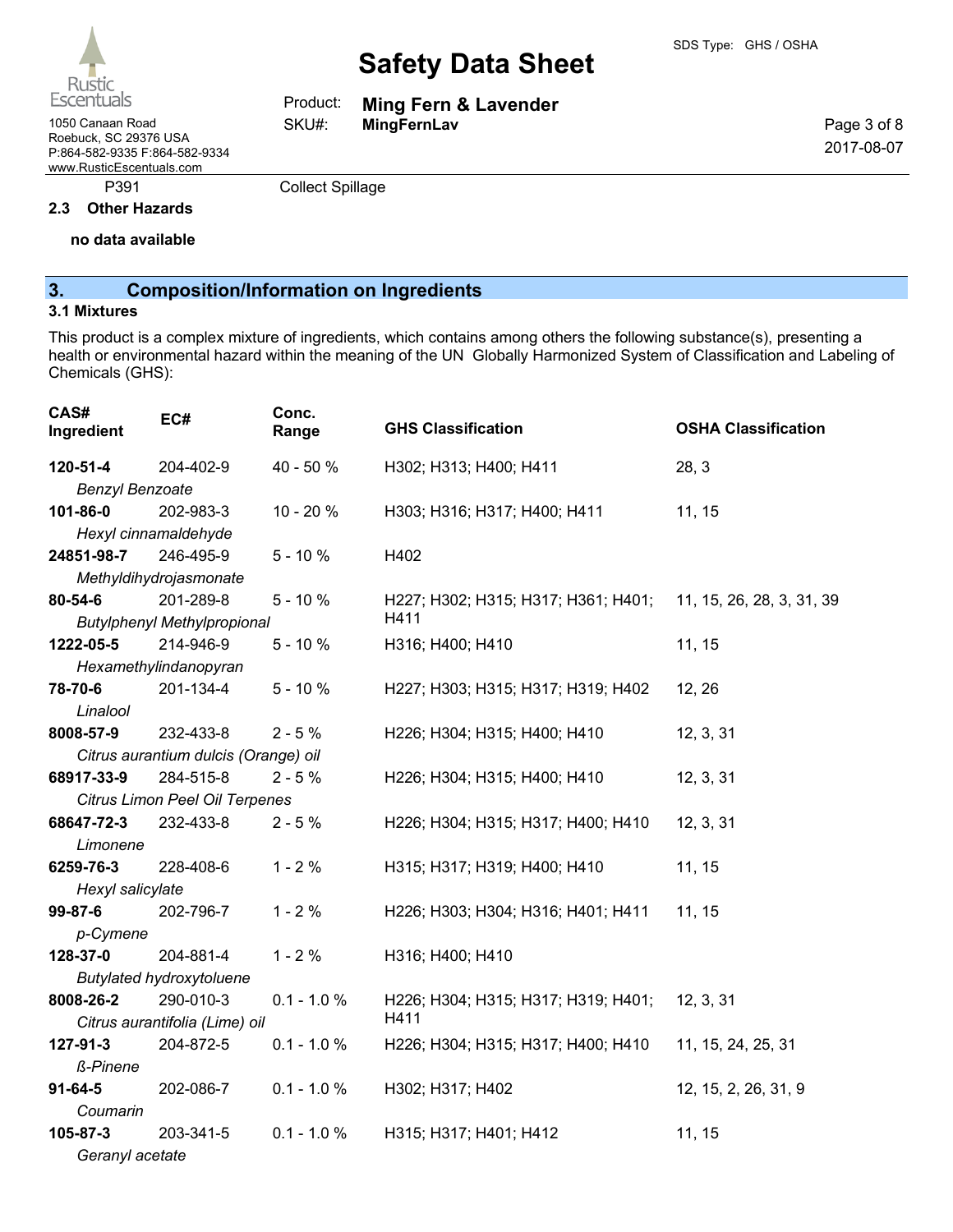

| <b>Escentuals</b>                                                                                      |                                              | Product:                                                                                                                                             | <b>Ming Fern &amp; Lavender</b>             |                            |
|--------------------------------------------------------------------------------------------------------|----------------------------------------------|------------------------------------------------------------------------------------------------------------------------------------------------------|---------------------------------------------|----------------------------|
| 1050 Canaan Road<br>Roebuck, SC 29376 USA<br>P:864-582-9335 F:864-582-9334<br>www.RusticEscentuals.com |                                              | SKU#:                                                                                                                                                | <b>MingFernLav</b>                          | Page 4 of 8<br>2017-08-07  |
| CAS#<br>Ingredient                                                                                     | EC#                                          | Conc.<br>Range                                                                                                                                       | <b>GHS Classification</b>                   | <b>OSHA Classification</b> |
| 68737-61-1                                                                                             | 272-113-5<br>Dimethyltetrahydro Benzaldehyde | $0.1 - 1.0 \%$                                                                                                                                       | H227; H303; H313; H315; H317; H401;<br>H411 | 12, 15, 31                 |
| 5392-40-5<br>Citral                                                                                    | 226-394-6                                    | $0.1 - 1.0 \%$                                                                                                                                       | H313; H315; H317; H319; H401                | 26                         |
| 68917-71-5<br>Lime oil terpenes                                                                        |                                              | $0.1 - 1.0 %$                                                                                                                                        | H226; H304; H315; H317; H400; H410          | 12, 3, 31                  |
| 1335-66-6<br><b>IsoCycloCitral</b>                                                                     | 215-638-7                                    | $0.1 - 1.0 %$                                                                                                                                        | H227; H303; H317; H319; H401; H412          |                            |
| 120-57-0<br>Piperonal                                                                                  | 204-409-7                                    | $0.1 - 1.0 %$<br>$\Omega$ . $\Omega$ . Here $\Lambda \Omega$ for full to $\Lambda$ of $\Omega$ is $\Omega$ . Here if $\Omega$ is the set of $\Omega$ | H303; H317; H401                            | 31                         |

See Section 16 for full text of GHS classification codes

Total Hydrocarbon Content (% w/w) = 13.10

| 4.<br><b>First Aid Measures</b>                                                   |                                                                                                               |  |
|-----------------------------------------------------------------------------------|---------------------------------------------------------------------------------------------------------------|--|
| <b>Description of first aid measures</b><br>4.1                                   |                                                                                                               |  |
| Inhalation:                                                                       | Remove from exposure site to fresh air and keep at rest.<br>Obtain medical advice.                            |  |
| <b>Eye Exposure:</b>                                                              | Flush immediately with water for at least 15 minutes.<br>Contact physician if symptoms persist.               |  |
| <b>Skin Exposure:</b>                                                             | Remove contaminated clothes. Wash thoroughly with water (and soap).<br>Contact physician if symptoms persist. |  |
| Ingestion:                                                                        | Rinse mouth with water and obtain medical advice.                                                             |  |
| Most important symptoms and effects, both acute and delayed<br>4.2                |                                                                                                               |  |
| <b>Symptoms:</b>                                                                  | no data available                                                                                             |  |
| <b>Risks:</b>                                                                     | Refer to Section 2.2 "Hazard Statements"                                                                      |  |
| Indication of any immediate medical attention and special treatment needed<br>4.3 |                                                                                                               |  |
| <b>Treatment:</b>                                                                 | Refer to Section 2.2 "Response"                                                                               |  |
|                                                                                   |                                                                                                               |  |
| 5.<br><b>Fire-Fighting measures</b>                                               |                                                                                                               |  |
| <b>Extinguishing media</b><br>5.1                                                 |                                                                                                               |  |
| Suitable:                                                                         | Carbon dioxide (CO2), Dry chemical, Foam                                                                      |  |
| Unsuitable                                                                        | Do not use a direct water jet on burning material                                                             |  |
| Special hazards arising from the substance or mixture<br>5.2                      |                                                                                                               |  |
| <b>During fire fighting:</b>                                                      | Water may be ineffective                                                                                      |  |
| <b>Advice for firefighters</b><br>5.3                                             |                                                                                                               |  |
| <b>Further information:</b>                                                       | Standard procedure for chemical fires                                                                         |  |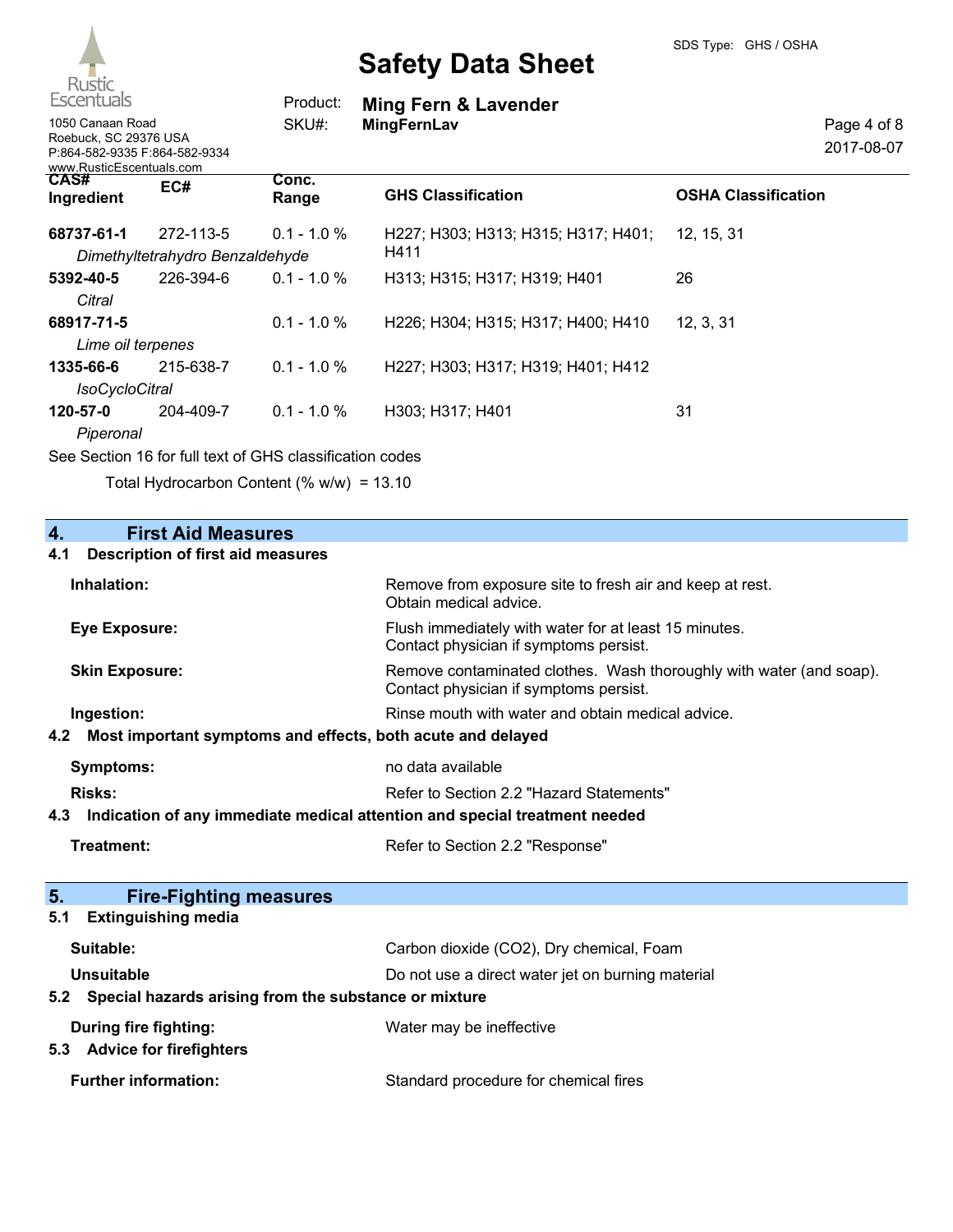

**Ming Fern & Lavender** Product:

1050 Canaan Road **MingFernLav** Roebuck, SC 29376 USA P:864-582-9335 F:864-582-9334 www.RusticEscentuals.com

Page 5 of 8 2017-08-07

# **6. Accidental Release Measures**

#### **6.1 Personal precautions, protective equipment and emergency procedures**

Avoid inhalation and contact with skin and eyes. A self-contained breathing apparatus is recommended in case of a major spill.

#### **6.2 Environmental precautions**

Keep away from drains, soil, and surface and groundwater.

SKU#:

#### **6.3 Methods and materials for containment and cleaning up**

Clean up spillage promptly. Remove ignition sources. Provide adequate ventilation. Avoid excessive inhalation of vapors. Gross spillages should be contained by use of sand or inert powder and disposed of according to the local regulations.

#### **6.4 Reference to other sections**

Not Applicable

# **7. Handling and Storage**

#### **7.1 Precautions for safe handling**

Apply according to good manufacturing and industrial hygiene practices with proper ventilation. Do not drink, eat or smoke while handling. Respect good personal hygiene.

#### **7.2 Conditions for safe storage, including any incompatibilities**

Store in a cool, dry and ventilated area away from heat sources and protected from light in tightly closed original container. Avoid plastic and uncoated metal container. Keep air contact to a minimum.

#### **7.3 Specific end uses**

No information available

# **8. Exposure Controls/Personal Protection**

### **8.1 Control parameters**

| <b>Exposure Limits:</b>        |                 |                                                                                                                                          |              |                                   |             |             |
|--------------------------------|-----------------|------------------------------------------------------------------------------------------------------------------------------------------|--------------|-----------------------------------|-------------|-------------|
| Component                      |                 |                                                                                                                                          | <b>ACGIH</b> | ACGIH                             | <b>OSHA</b> | <b>OSHA</b> |
| 128-37-0                       |                 | <b>Butylated hydroxytoluene</b>                                                                                                          | っ            | TWA ppm STEL ppm TWA ppm STEL ppm |             |             |
|                                |                 |                                                                                                                                          |              |                                   |             |             |
| 127-91-3                       | <b>ß-Pinene</b> |                                                                                                                                          | 20           |                                   |             |             |
| <b>Engineering Controls:</b>   |                 | Use local exhaust as needed.                                                                                                             |              |                                   |             |             |
|                                |                 | 8.2 Exposure controls - Personal protective equipment                                                                                    |              |                                   |             |             |
| Eye protection:                |                 | Tightly sealed goggles, face shield, or safety glasses with brow guards and side shields, etc.<br>as may be appropriate for the exposure |              |                                   |             |             |
| <b>Respiratory protection:</b> |                 | Avoid excessive inhalation of concentrated vapors. Apply local ventilation where appropriate.                                            |              |                                   |             |             |

**Skin protection:** Avoid Skin contact. Use chemically resistant gloves as needed.

# **9. Physical and Chemical Properties**

# **9.1 Information on basic physical and chemical properties**

| Appearance: | Conforms to Standard             |
|-------------|----------------------------------|
| Odor:       | Conforms to Standard             |
| Color:      | Yellow to Greenish Yellow (G5-6) |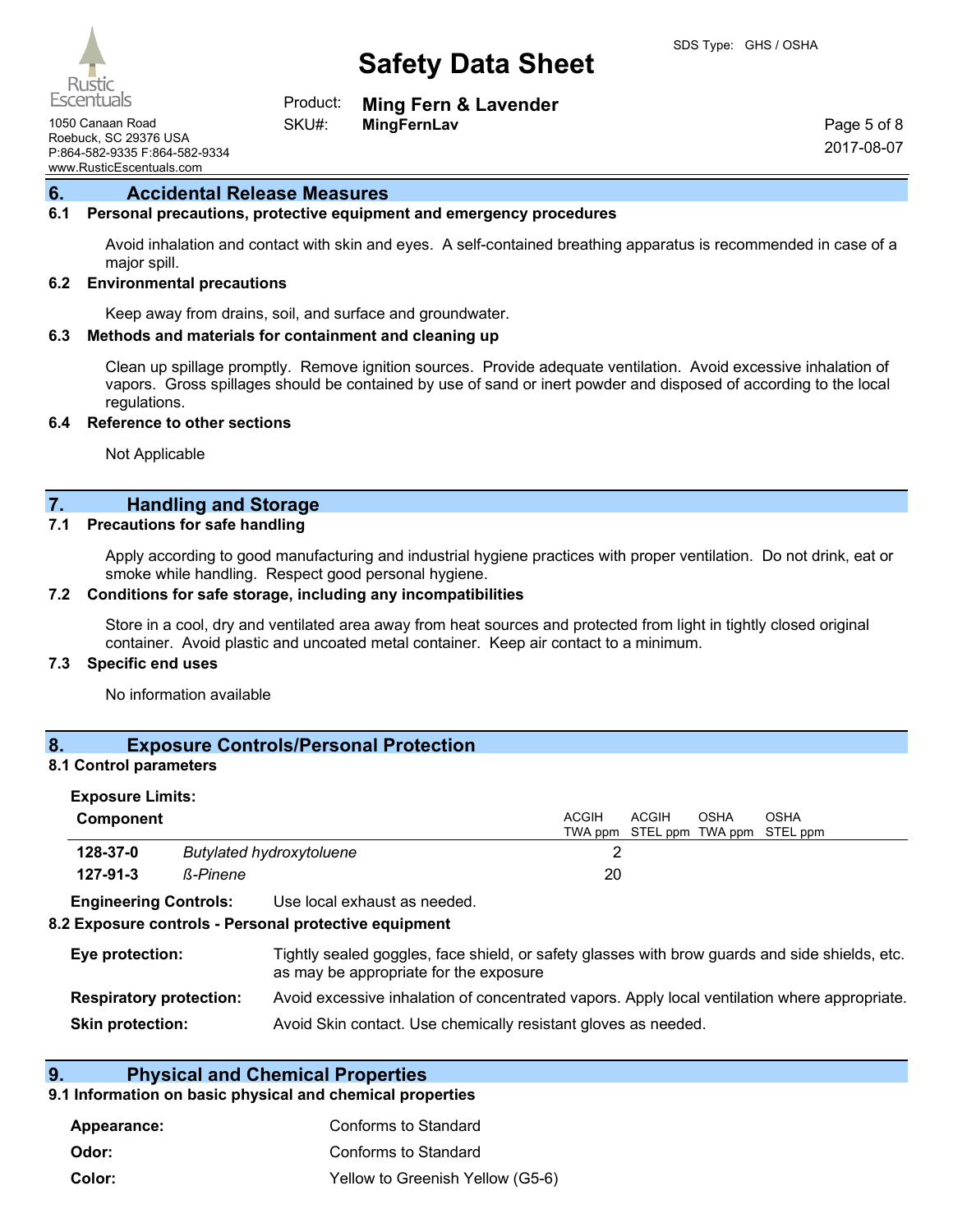

1050 Canaan Road **SKU#:** MingFernLav Roebuck, SC 29376 USA P:864-582-9335 F:864-582-9334 www.RusticEscentuals.com

# **Safety Data Sheet**

| Product: |  |  |  | Ming Fern & Lavender |  |
|----------|--|--|--|----------------------|--|
|----------|--|--|--|----------------------|--|

SKU#:

Page 6 of 8 2017-08-07

| <b>Viscosity:</b>            | Liquid          |
|------------------------------|-----------------|
| <b>Freezing Point:</b>       | Not determined  |
| <b>Boiling Point:</b>        | Not determined  |
| <b>Melting Point:</b>        | Not determined  |
| <b>Flashpoint (CCCFP):</b>   | 162 F (72.22 C) |
| <b>Auto flammability:</b>    | Not determined  |
| <b>Explosive Properties:</b> | None Expected   |
| <b>Oxidizing properties:</b> | None Expected   |
| Vapor Pressure (mmHg@20 C):  | 0.1447          |
| %VOC:                        | 14.1141         |
| Specific Gravity @ 25 C:     | 0.9975          |
| Density @ 25 C:              | 0.9945          |
| Refractive Index @ 20 C:     | 1.5230          |
| Soluble in:                  | Oil             |

# **10. Stability and Reactivity**

| <b>10.1 Reactivity</b>                  | None                                               |
|-----------------------------------------|----------------------------------------------------|
| <b>10.2 Chemical stability</b>          | Stable                                             |
| 10.3 Possibility of hazardous reactions | None known                                         |
| <b>10.4 Conditions to avoid</b>         | None known                                         |
| 10.5 Incompatible materials             | Strong oxidizing agents, strong acids, and alkalis |
| 10.6 Hazardous decomposition products   | None known                                         |

# **11. Toxicological Information**

# **11.1 Toxicological Effects**

Acute Toxicity Estimates (ATEs) based on the individual Ingredient Toxicity Data utilizing the "Additivity Formula"

| Acute toxicity - Oral - (Rat) mg/kg                | (LD50: 2,092.03) May be harmful if swallowed             |
|----------------------------------------------------|----------------------------------------------------------|
| Acute toxicity - Dermal - (Rabbit) mg/kg           | (LD50: 3,890.91) May be harmful in contact with skin     |
| Acute toxicity - Inhalation - (Rat) mg/L/4hr       | (LC50: 36.82) May be harmful if inhaled                  |
| Skin corrosion / irritation                        | Causes skin irritation                                   |
| Serious eye damage / irritation                    | Causes serious eye irritation                            |
| <b>Respiratory sensitization</b>                   | Not classified - the classification criteria are not met |
| <b>Skin sensitization</b>                          | May cause an allergic skin reaction                      |
| <b>Germ cell mutagenicity</b>                      | Not classified - the classification criteria are not met |
| Carcinogenicity                                    | Not classified - the classification criteria are not met |
| <b>Reproductive toxicity</b>                       | Suspected of damaging fertility or the unborn child      |
| Specific target organ toxicity - single exposure   | Not classified - the classification criteria are not met |
| Specific target organ toxicity - repeated exposure | Not classified - the classification criteria are not met |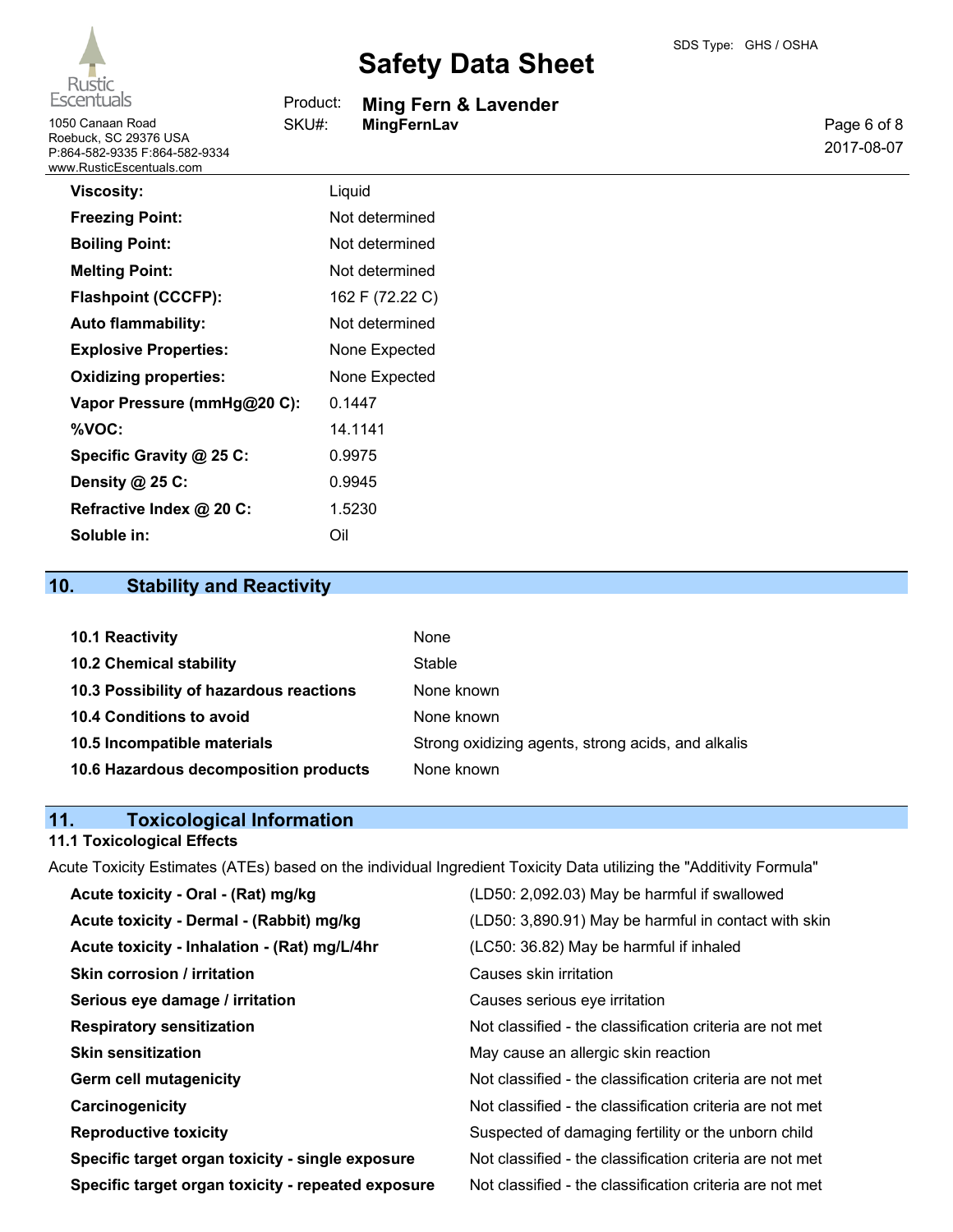

**Ming Fern & Lavender**

|  |  | Pa |
|--|--|----|
|  |  |    |
|  |  |    |

ge 7 of 8 2017-08-07

1050 Canaan Road **MingFernLav** Roebuck, SC 29376 USA P:864-582-9335 F:864-582-9334 www.RusticEscentuals.com

**Aspiration hazard** May be fatal if swallowed and enters airways

# **12. Ecological Information**

Product: SKU#:

| <b>12.1 Toxicity</b>               |                                                                                                    |  |  |
|------------------------------------|----------------------------------------------------------------------------------------------------|--|--|
| <b>Acute acquatic toxicity</b>     | Very Toxic to aquatic life<br>Toxic to aquatic life with long lasting effects<br>no data available |  |  |
| <b>Chronic acquatic toxicity</b>   |                                                                                                    |  |  |
| <b>Toxicity Data on soil</b>       |                                                                                                    |  |  |
| <b>Toxicity on other organisms</b> | no data available                                                                                  |  |  |
| 12.2 Persistence and degradability | no data available                                                                                  |  |  |
| 12.3 Bioaccumulative potential     | no data available                                                                                  |  |  |
| 12.4 Mobility in soil              | no data available                                                                                  |  |  |
| 12.5 Other adverse effects         | no data available                                                                                  |  |  |

### **13. Disposal Conditions**

#### **13.1 Waste treatment methods**

Do not allow product to reach sewage systems. Dispose of in accordance with all local and national regulations. Send to a licensed waste management company.The product should not be allowed to enter drains, water courses or the soil. Do not contaminate ponds, waterways or ditches with chemical or used container.

# **14. Transport Information**

| Regulator<br>U.S. DOT (Non-Bulk)<br><b>Chemicals NOI</b>         |            | <b>Class</b> | <b>Pack Group</b><br>Not Regulated - Not Dangerous Goods | <b>Sub Risk</b> | UN-nr.        |
|------------------------------------------------------------------|------------|--------------|----------------------------------------------------------|-----------------|---------------|
| <b>ADR/RID (International Road/Rail)</b>                         |            |              |                                                          |                 |               |
| <b>Environmentally Hazardous</b><br>Liquid, n.o.s.               | Substance. | 9            | Ш                                                        |                 | <b>UN3082</b> |
| IATA (Air Cargo)                                                 |            |              |                                                          |                 |               |
| <b>Environmentally Hazardous</b><br>Liquid, n.o.s.<br>IMDG (Sea) | Substance. | 9            | $\mathbf{III}$                                           |                 | <b>UN3082</b> |
| <b>Environmentally Hazardous</b><br>Liquid, n.o.s.               | Substance. | 9            | Ш                                                        |                 | <b>UN3082</b> |

| 15.<br><b>Regulatory Information</b>       |                                                              |
|--------------------------------------------|--------------------------------------------------------------|
| <b>U.S. Federal Regulations:</b>           |                                                              |
| <b>TSCA (Toxic Substance Control Act):</b> | All components of the substance/mixture are listed or exempt |
| 40 CFR(EPCRA, SARA, CERCLA and CAA)        | This product contains NO components of concern.              |
| <b>U.S. State Regulations:</b>             |                                                              |

**California Proposition 65 Warning** This product contains the following components: